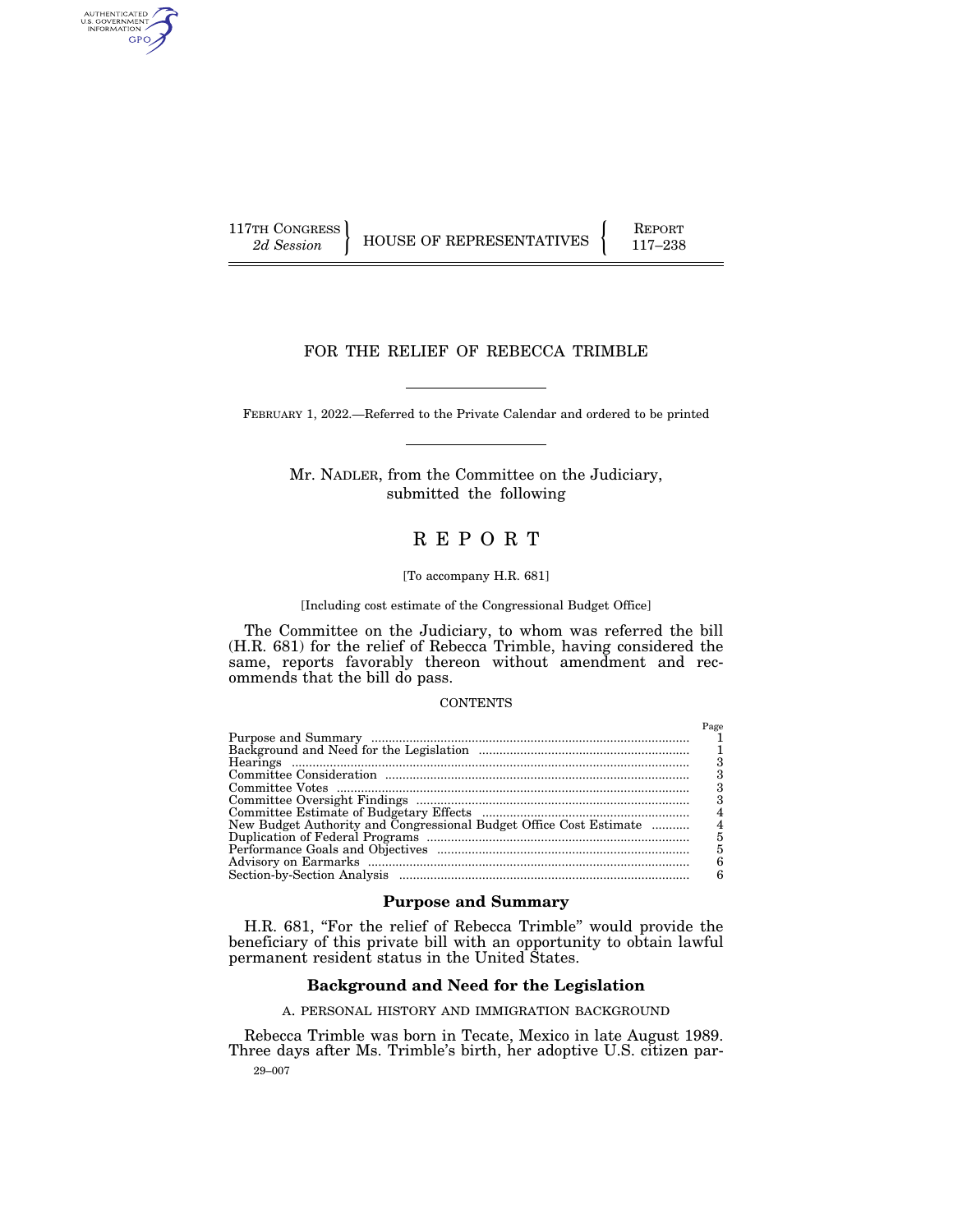ents drove to the U.S.-Mexico border, and the family was waved into the United States by immigration officials. Ms. Trimble grew up in the United States, believing all along that she was a U.S. citizen. She knows no other country as home. She settled with her parents in Salem, Oregon, and later moved to Washington with her mother after her parents divorced. Ms. Trimble graduated from Hudson's Bay High School in Vancouver, Washington in 2008.

That same year, having no reason to believe she was not a U.S. citizen, Ms. Trimble voted in the presidential election. It was not until 2012—when she applied for and was denied a REAL ID compliant driver's license—that she learned her birth certificate was invalid and she was not a U.S. citizen.

In August 2012, Ms. Trimble married her U.S. citizen high school sweetheart, John Trimble, who later attended dental school and signed up for a direct commission in the U.S. Army Reserve through the Medical and Dental School Stipend Program. Today, along with their two young children, the couple live in the remote town of Bethel, Alaska, a recognized Health Professional Shortage Area, where Dr. Trimble provides dental care at a local clinic.

In October 2015, in an effort to obtain lawful status, Ms. Trimble requested ''parole in place'' as the spouse of a member of the Uniformed Services. In February 2016, U.S. Citizenship and Immigration Services (USCIS) denied the application after concluding that Ms. Trimble was not an applicant for admission, as she was previously ''inspected and admitted'' to the United States when she was waved across the border as a baby.

In December 2016, Ms. Trimble and her husband filed an immigrant visa petition and application for adjustment of status with USCIS. Although the immigrant visa petition was approved, in February 2020, USCIS denied Ms. Trimble's adjustment of status application on grounds that she had unlawfully voted in an election and was thus permanently inadmissible to the United States.

In March 2020, Ms. Trimble requested reconsideration of the decision and an exemption from the bar for unlawful voting as the child of U.S. citizens. The request was denied in June 2020 when USCIS concluded that her adoption was invalid. Because U.S. immigration laws do not recognize the legality of adoptions that are finalized after the child reaches age 16, Ms. Trimble has no option for obtaining permanent resident status.

#### B. CIRCUMSTANCES SURROUNDING THE ADOPTION

Ms. Trimble's biological mother was 13 years old when Ms. Trimble was born. Ms. Trimble has had no contact with her biological mother since her birth, and she is unaware of her whereabouts. The only parents Ms. Trimble has ever known are George Ernest Wilson and Pamela Taylor, both U.S. citizens. Unable to have children of their own, the couple was contacted by missionary friends in Mexico who were aware of a young girl who was pregnant and whose baby would need a good home. The couple traveled to Mexico to meet their soon-to-be daughter's birth mother and to help pay for her medical expenses.

The Wilsons were told by hospital staff that they only needed a birth certificate listing them as the baby's parents to finalize the adoption. They received what they believed to be a valid Mexican birth certificate. After returning to their home in Salem, Oregon,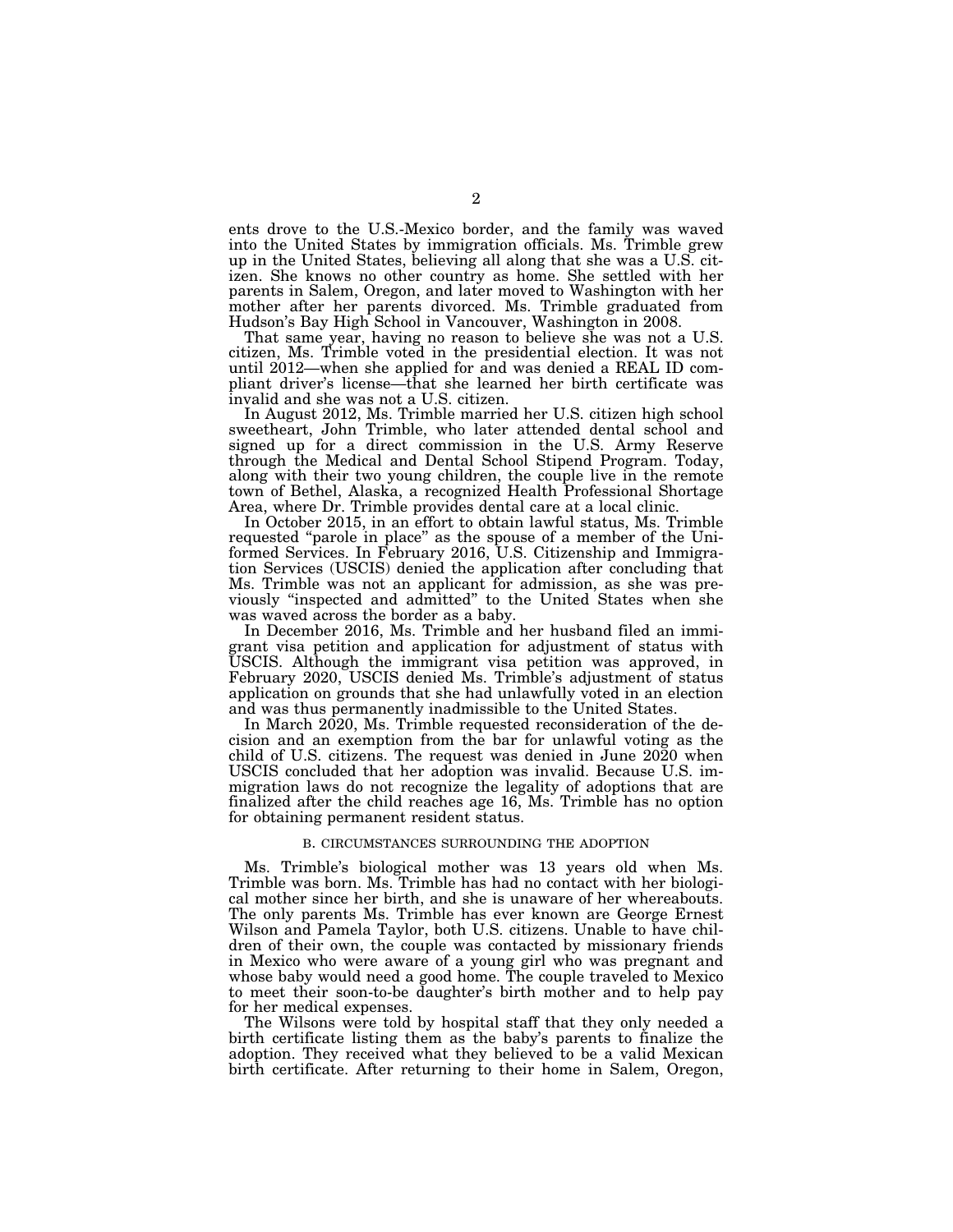Ms. Trimble's parents presented her birth certificate to the Social Security Administration and received a social security number in her name. Unaware that her birth was not formally registered in Mexico, or that she had not been lawfully adopted, Ms. Trimble grew up believing she was a U.S. citizen.

# C. HOUSE PRECEDENT FOR CONSIDERATION OF PRIVATE IMMIGRATION BILLS

In the modern era, Congress has enacted private bills on behalf of individuals like Ms. Trimble. In the 108th Congress, the President signed into law, a private bill for Richi James Lesley, who was born in Korea and adopted in Seoul by a sergeant in the U.S. Air Force and his wife.<sup>1</sup> After his adoptive father's untimely death, Mr. Lesley's mother became unable to care for him and his elder sister. As such, the Air Force transported Mr. Lesley and his sister to Columbus Air Force Base for placement with their adoptive father's mother in the United States. Mr. Lesley resided in the United States with his grandmother and later, other family and friends, from age one until he left home to attend college. Mr. Lesley did not realize that he was not a U.S. citizen until 2000, when proceedings to deport him were initiated. Having no other option for obtaining permanent residence, a private bill on Mr. Lesley's behalf was enacted.

Like Mr. Lesley, until she was in her early twenties, Ms. Trimble believed that she was a U.S. citizen by virtue of adoption. Considering these facts and the severe impact that her removal would have on her U.S. citizen family and her community in Alaska, the Committee has determined that this private bill meets the adoption precedent.

#### **Hearings**

The Committee on the Judiciary held no hearings on H.R. 681.

# **Committee Consideration**

On September 29, 2021, the Committee met in open session and ordered the bill, H.R. 681, favorably reported with an amendment in the nature of a substitute, by a voice vote, a quorum being present.2

#### **Committee Votes**

In compliance with clause 3(b) of House rule XIII, the Committee advises that there were no recorded votes during the Committee's consideration of H.R. 681.

#### **Committee Oversight Findings**

In compliance with clause  $3(c)(1)$  of House rule XIII, the Committee advises that the findings and recommendations of the Committee, based on oversight activities under clause 2(b)(1) of House rule X, are incorporated in the descriptive portions of this report.

<sup>&</sup>lt;sup>1</sup>See H. Rep. No. 108–530 (2004).<br><sup>2</sup>The amendment in the nature of a substitute was offered by Chairman Nadler to amend the text to reflect the standard private immigration bill legislative language.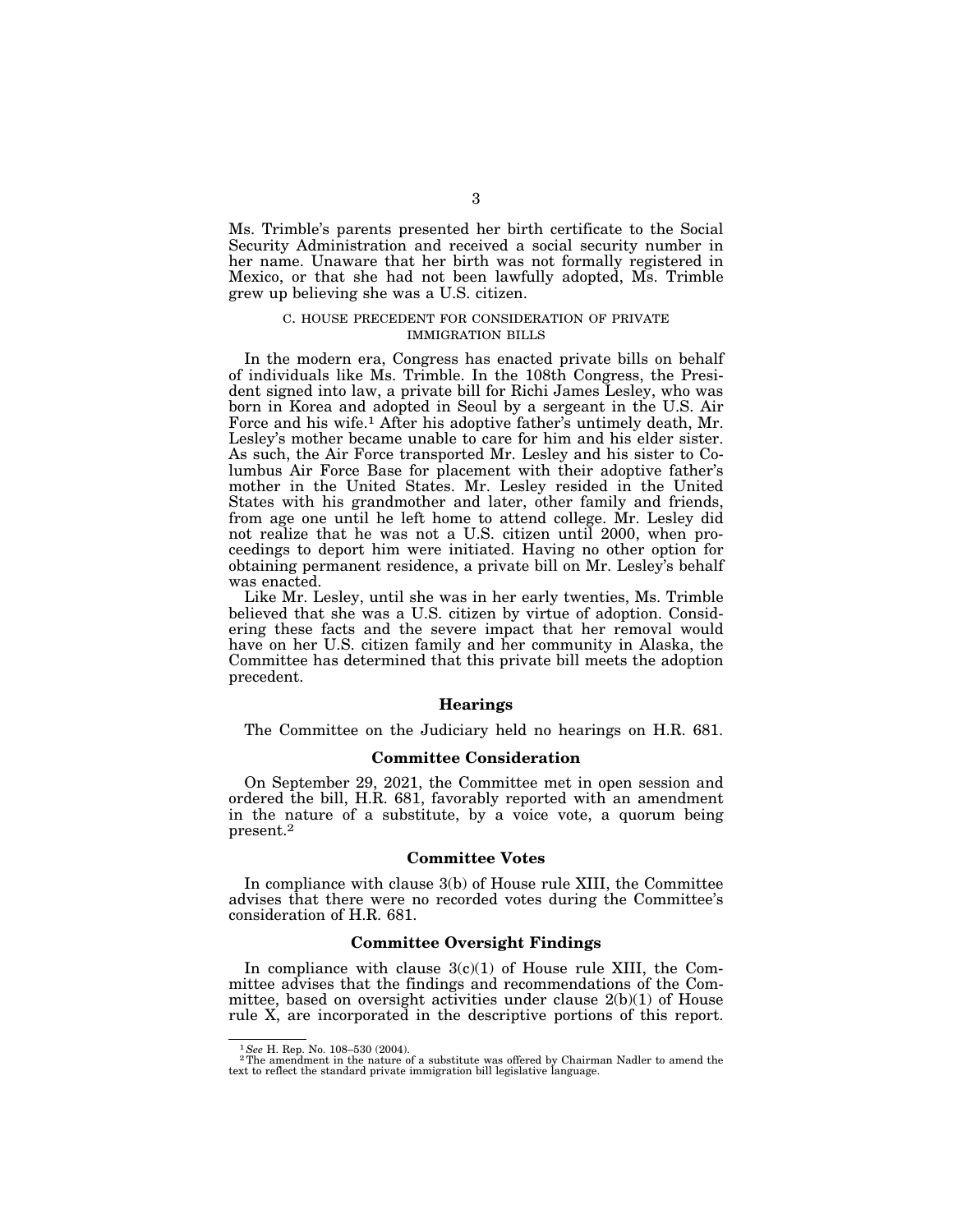# **Committee Estimate of Budgetary Effects**

Pursuant to clause  $3(d)(1)$  of House rule XIII, the Committee adopts as its own the cost estimate prepared by the Director of the Congressional Budget Office pursuant to section 402 of the Congressional Budget Act of 1974.

## **New Budget Authority and Congressional Budget Office Cost Estimate**

Pursuant to clause  $3(c)(2)$  of House rule XIII and section  $308(a)$ of the Congressional Budget Act of 1974, and pursuant to clause  $(3)(c)(3)$  of House rule XIII and section 402 of the Congressional Budget Act of 1974, the Committee sets forth, with respect to the bill, H.R. 681, the following analysis and estimate prepared by the Director of the Congressional Budget Office:

U.S. CONGRESS, CONGRESSIONAL BUDGET OFFICE, *Washington, DC, January 11, 2022.* 

Hon. JERROLD NADLER,

*Chairman, Committee on the Judiciary,* 

*House of Representatives, Washington, DC.* 

DEAR MR. CHAIRMAN: The Congressional Budget Office has prepared the enclosed cost estimate for these five bills:

• H.R. 187, For the relief of Victoria Galindo Lopez;

• H.R. 680, For the relief of Arpita Kurdekar, Girish Kurdekar, and Vandana Kurdekar;

• H.R. 681, For the relief of Rebecca Trimble;

• H.R. 739, For the relief of Median El-Moustrah; and

• H.R. 785, For the relief of Maria Isabel Bueso Barrera, Alberto Bueso Mendoza, and Karla Maria Barrera De Bueso.

If you wish further details on this estimate, we will be pleased to provide them. The CBO staff contact is David Rafferty.

Sincerely,

PHILLIP L. SWAGEL, *Director.* 

Enclosure.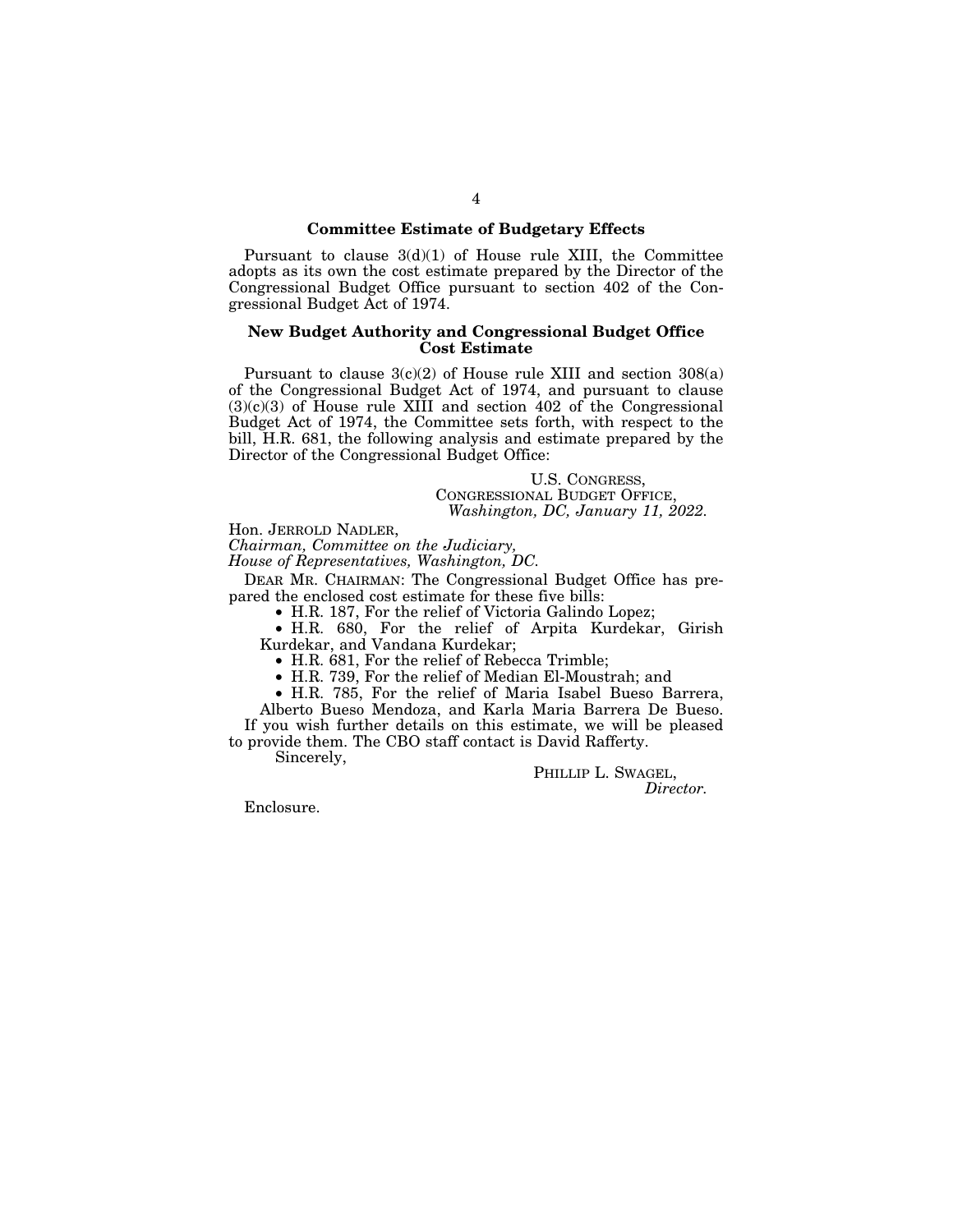| By Fiscal Year, Millions of Dollars                                    | 2022            | 2022-2026                           | 2022-2031 |
|------------------------------------------------------------------------|-----------------|-------------------------------------|-----------|
| Direct Spending (Outlays)                                              |                 |                                     |           |
| Revenues                                                               |                 | $\star$                             | $\star$   |
| Increase or Decrease (-)<br>in the Deficit                             | $\star$         | $\star$                             | ÷         |
| <b>Spending Subject to</b><br><b>Appropriation (Outlays)</b>           | 0               | $\Omega$                            | n         |
| Statutory pay-as-you-go<br>procedures apply?                           | Vos             | <b>Mandate Effects</b>              |           |
| Increases on-budget deficits in any<br>of the four consecutive 10-year | $<$ \$5 billion | Contains intergovernmental mandate? | No.       |
| periods beginning in 2032?                                             |                 | Contains private-sector mandate?    | No.       |

On September 29, 2021, the House Committee on the Judiciary ordered reported five bills that would allow the people named in each bill to become lawful permanent residents:

• H.R. 187, For the relief of Victoria Galindo Lopez;

• H.R. 680, For the relief of Arpita Kurdekar, Girish Kurdekar, and Vandana Kurdekar;

• H.R. 681, For the relief of Rebecca Trimble;

• H.R. 739, For the relief of Median El-Moustrah; and

• H.R. 785, For the relief of Maria Isabel Bueso Barrera,

Alberto Bueso Mendoza, and Karla Maria Barrera De Bueso. Enacting each of those five bills could increase direct spending and reduce revenues because lawful permanent residents are eligible for certain federal benefits, such as Medicaid and premium tax credits for health insurance purchased through the marketplaces established by the Affordable Care Act, if they otherwise meet the eligibility requirements for those benefits. CBO estimates that those effects would not be significant because of the small number of people who would be affected by each bill.

The CBO staff contact for this estimate is David Rafferty. The estimate was reviewed by H. Samuel Papenfuss, Deputy Director of Budget Analysis.

### **Duplication of Federal Programs**

Pursuant to clause 3(c)(5) of House rule XIII, no provision of H.R. 681 establishes or reauthorizes a program of the federal government known to be duplicative of another federal program.

## **Performance Goals and Objectives**

The Committee states that pursuant to clause  $3(c)(4)$  of House rule XIII, H.R. 681 would provide Rebecca Trimble with an opportunity to obtain lawful permanent resident status in the United States.